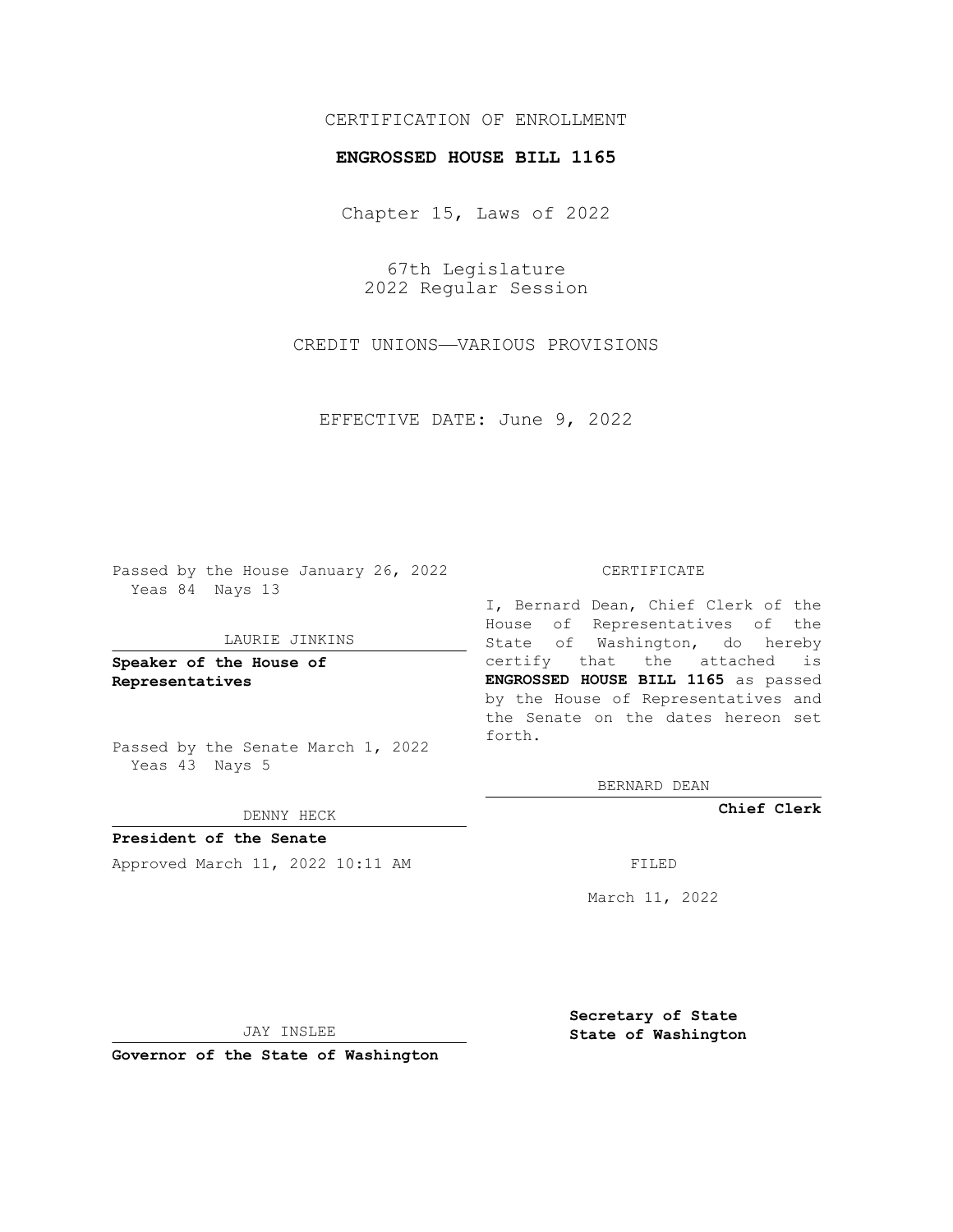## **ENGROSSED HOUSE BILL 1165**

Passed Legislature - 2022 Regular Session

**State of Washington 67th Legislature 2021 Regular Session**

**By** Representatives Ryu, Vick, Santos, Hoff, and Harris-Talley

Read first time 01/12/21. Referred to Committee on Consumer Protection & Business.

 AN ACT Relating to the Washington credit union act; and amending RCW 31.12.005, 31.12.402, 31.12.404, 31.12.436, and 31.12.438. BE IT ENACTED BY THE LEGISLATURE OF THE STATE OF WASHINGTON: **Sec. 1.** RCW 31.12.005 and 2017 c 61 s 1 are each amended to read 5 as follows: Unless the context clearly requires otherwise, as used in this 7 chapter: (1) "Board" means the board of directors of a credit union. (2) "Board officer" means an officer of the board elected under 10 RCW 31.12.265(1). (3) "Branch" of a credit union, out-of-state credit union, or foreign credit union means any facility that meets all of the 13 following criteria: (a) The facility is a staffed physical facility; (b) The facility is owned or leased in whole or part by the credit union or its credit union service organization; and (c) Deposits and withdrawals may be made at the facility. (4) "Capital" means a credit union's reserves, undivided earnings, and allowance for loan and lease losses, and other items that may be included under RCW 31.12.413 or by rule or order of the 21 director. p. 1 EHB 1165.SL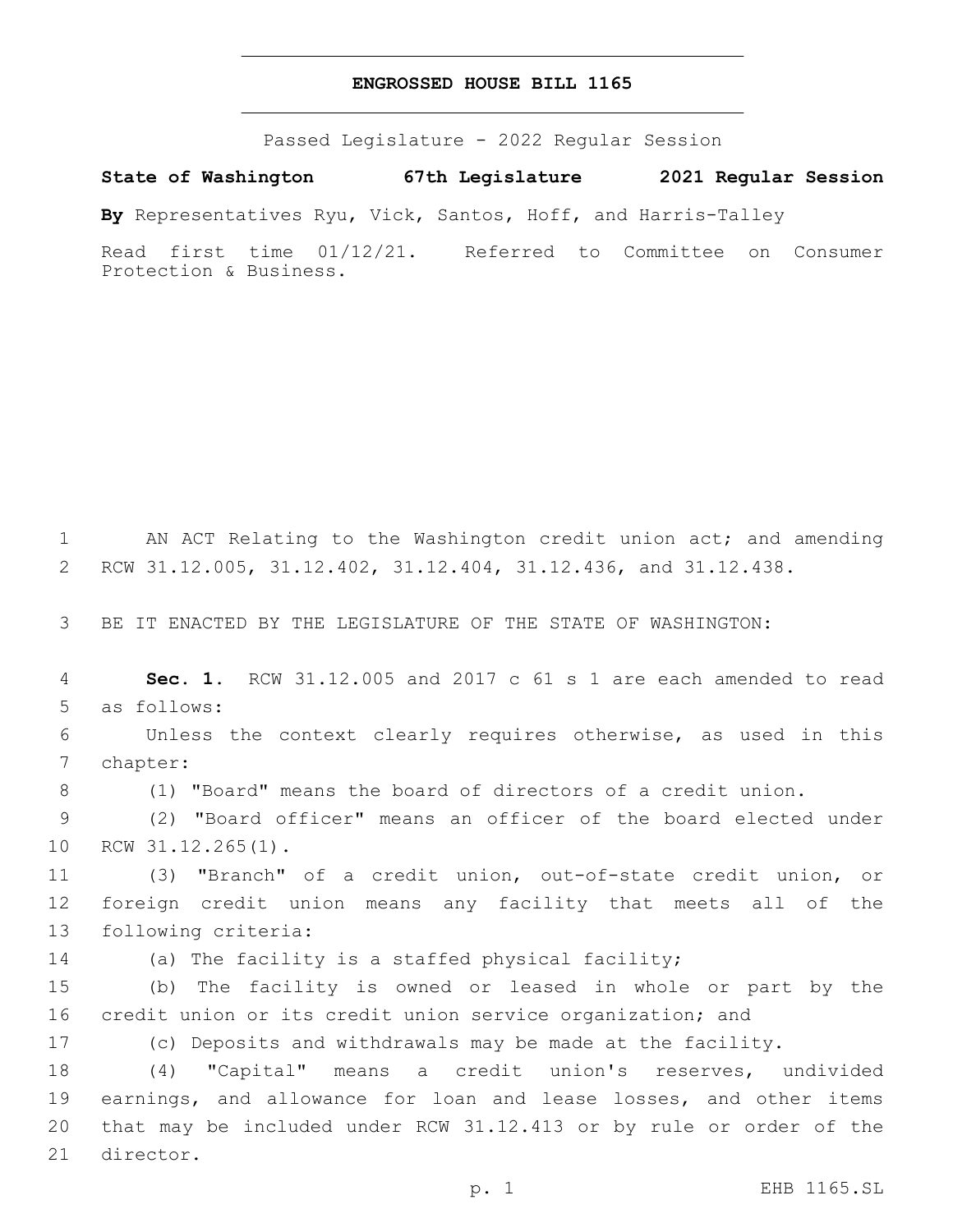(5) "Credit union" means a credit union organized and operating 2 under this chapter.

 (6) "Credit union service organization" means an organization 4 that a credit union has invested in pursuant to RCW 31.12.436(1)(h), or a credit union service organization invested in by an out-of-6 state, federal, or foreign credit union.

(7) "Department" means the department of financial institutions.

(8) "Director" means the director of financial institutions.

 (9) "Federal credit union" means a credit union organized and 10 operating under the laws of the United States.

 (10) "Financial institution" means any commercial bank, trust company, savings bank, or savings and loan association, whether state 13 or federally chartered, and any credit union, out-of-state credit 14 union, or federal credit union.

 (11) "Foreign credit union" means a credit union organized and operating under the laws of another country or other foreign 17 jurisdiction.

18 (12) "Insolvency" means:

 (a) If, under United States generally accepted accounting principles, the recorded value of the credit union's assets are less than its obligations to its share account holders, depositors, 22 creditors, and others; or

 (b) If it is likely that the credit union will be unable to pay its obligations or meet its share account holders' and depositors' 25 demands in the normal course of business.

 (13) "Loan" means any loan, overdraft line of credit, extension 27 of credit, or lease, in whole or in part.

 (14) "Low-income member" means a member whose family income is not more than eighty percent of the median family income for the metropolitan statistical area where the member lives or for the national metropolitan area where the member lives, whichever is greater, or a member or potential member who earns not more than eighty percent of the total median earnings for individuals for the metropolitan statistical area where the member lives or for the national metropolitan area where the member lives, whichever is greater. For members living outside of a metropolitan statistical area, the department must apply the statewide or national nonmetropolitan area median family income or total median earnings 39 for individuals.

40 (15) "Material violation of law" means: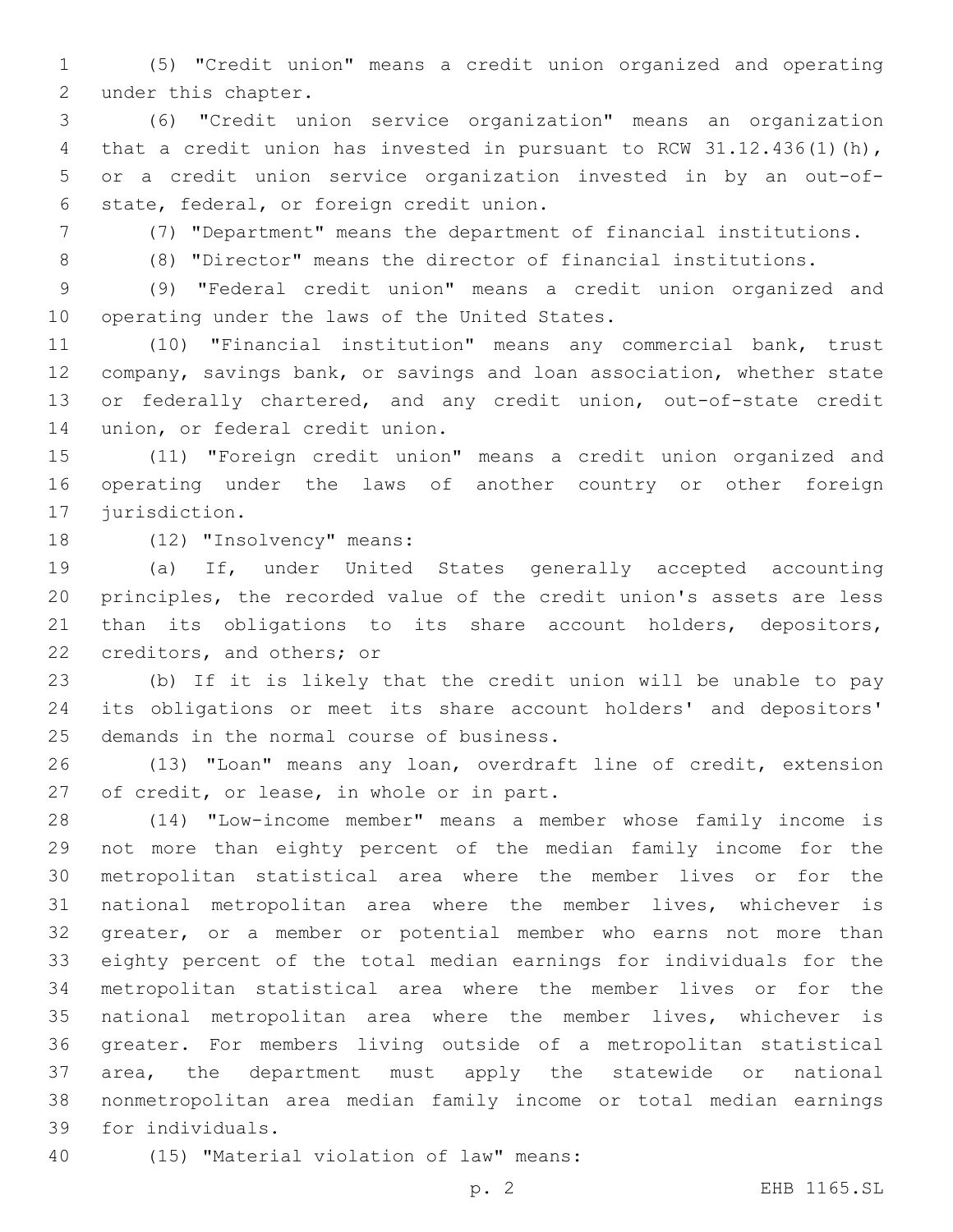(a) If the credit union or person has violated a material 2 provision of:

(i) Law;3

(ii) Any cease and desist order issued by the director;

 (iii) Any condition imposed in writing by the director in connection with the approval of any application or other request of 7 the credit union; or

 (iv) Any supervisory agreement, or any other written agreement 9 entered into with the director;

 (b) If the credit union or person has concealed any of the credit union's books, papers, records, or assets, or refused to submit the credit union's books, papers, records, or affairs for inspection to any examiner of the state or, as appropriate, to any examiner of the 14 national credit union administration; or

 (c) If a member of a credit union board of directors or supervisory committee, or an officer of a credit union, has breached 17 his or her fiduciary duty to the credit union.

 (16) "Net worth" means a credit union's capital, less the 19 allowance for loan and lease losses.

 (17) "Operating officer" means an employee of a credit union designated as an officer pursuant to RCW 31.12.265(2).

 (18) "Organization" means a corporation, partnership, association, limited liability company, trust, or other organization 24 or entity.

 (19) "Out-of-state credit union" means a credit union organized and operating under the laws of another state or United States 27 territory or possession.

 (20) "Person" means an organization or a natural person including, but not limited to, a sole proprietorship.

(21) "Principally" or "primarily" means more than one-half.

31 (22) "Senior operating officer" includes:

(a) An operating officer who is a vice president or above; and

(b) Any employee who has policy-making authority.

 (23) "Significantly undercapitalized" means a net worth to total 35 assets ratio of less than four percent.

 (24) "Small credit union" means a credit union with up to ten 37 million dollars in total assets for the purposes of RCW 31.12.569. In any rule providing relief for small credit unions in RCW 31.12.516, the director shall determine an appropriate definition for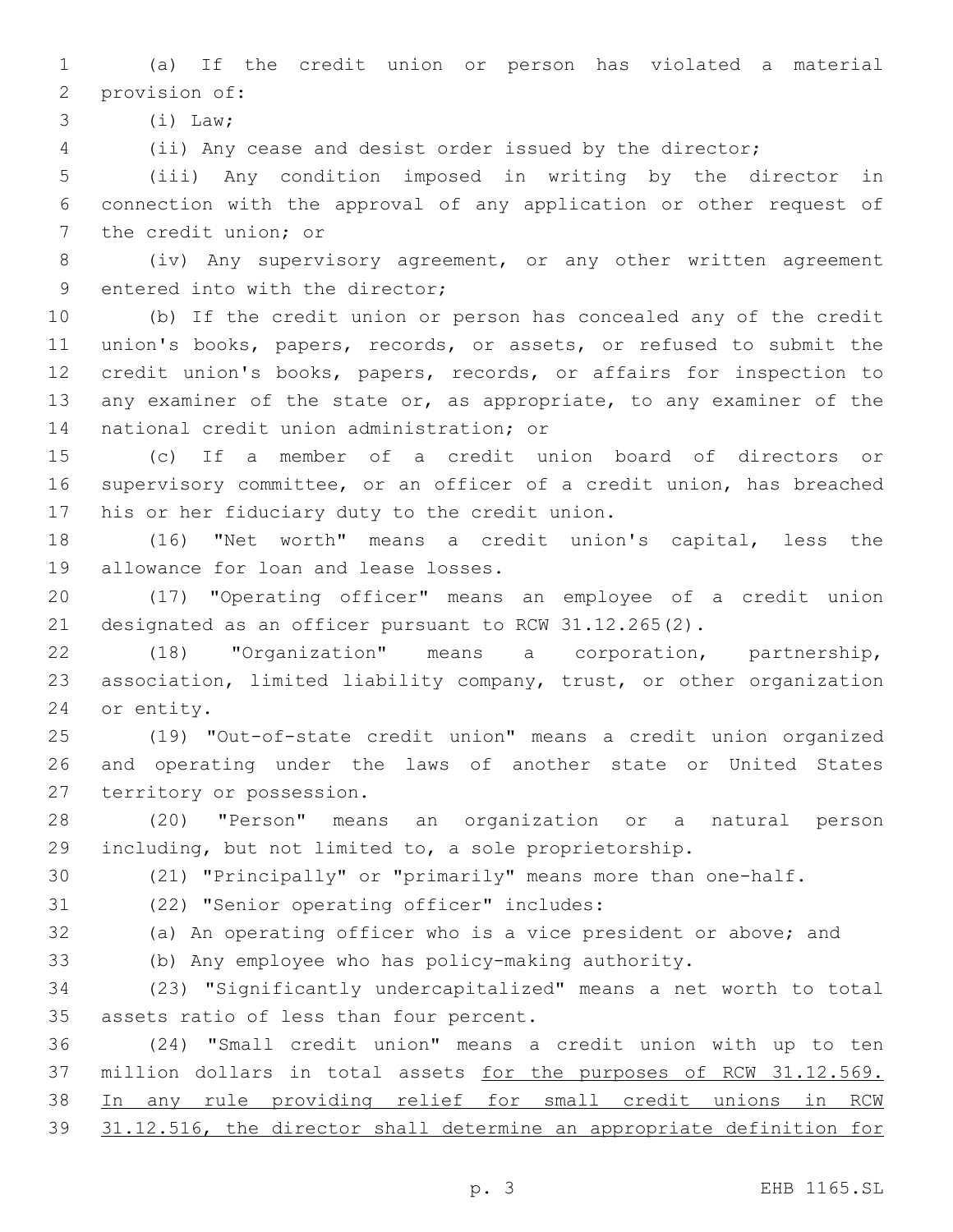1 the term based on the subject matter of the rule and shall include 2 such definition in such rule. (25) "Unsafe or unsound condition" means, but is not limited to: (a) If the credit union is insolvent;4 (b) If the credit union has incurred or is likely to incur losses that will deplete all or substantially all of its net worth; (c) If the credit union is in imminent danger of losing its share 8 and deposit insurance or quarantee; or (d) If the credit union is significantly undercapitalized. (26) "Unsafe or unsound practice" means any action, or lack of action, which is contrary to generally accepted standards of prudent operation, the likely consequences of which, if continued, would be abnormal risk of loss or danger to a credit union, its members, or an organization insuring or guaranteeing its shares and deposits. **Sec. 2.** RCW 31.12.402 and 2011 c 303 s 6 are each amended to 16 read as follows: 17 A credit union may: (1) Issue shares to and receive deposits from its members in 19 accordance with RCW 31.12.416; (2) Make loans to its members in accordance with RCW 31.12.426 21 and 31.12.428; (3) Pay dividends and interest to its members in accordance with 23 RCW 31.12.418; 24 (4) Impose reasonable charges for the services it provides ( $\epsilon$  $\pm$ ts members)); (5) Impose financing charges and reasonable late charges in the 27 event of default on loans, subject to applicable law, and recover reasonable costs and expenses, including, but not limited to, collection costs, and reasonable attorneys' fees incurred both before and after judgment, incurred in the collection of sums due, if provided for in the note or agreement signed by the borrower; (6) Acquire, lease, hold, assign, pledge, sell, or otherwise dispose of interests in personal property and in real property in 34 accordance with RCW 31.12.438; (7) Deposit and invest funds in accordance with RCW 31.12.436; (8) Borrow money, up to a maximum of fifty percent of its total 37 shares, deposits, and net worth; (9) Discount or sell any of its assets, or purchase any or all of the assets of another credit union, out-of-state credit union, or

p. 4 EHB 1165.SL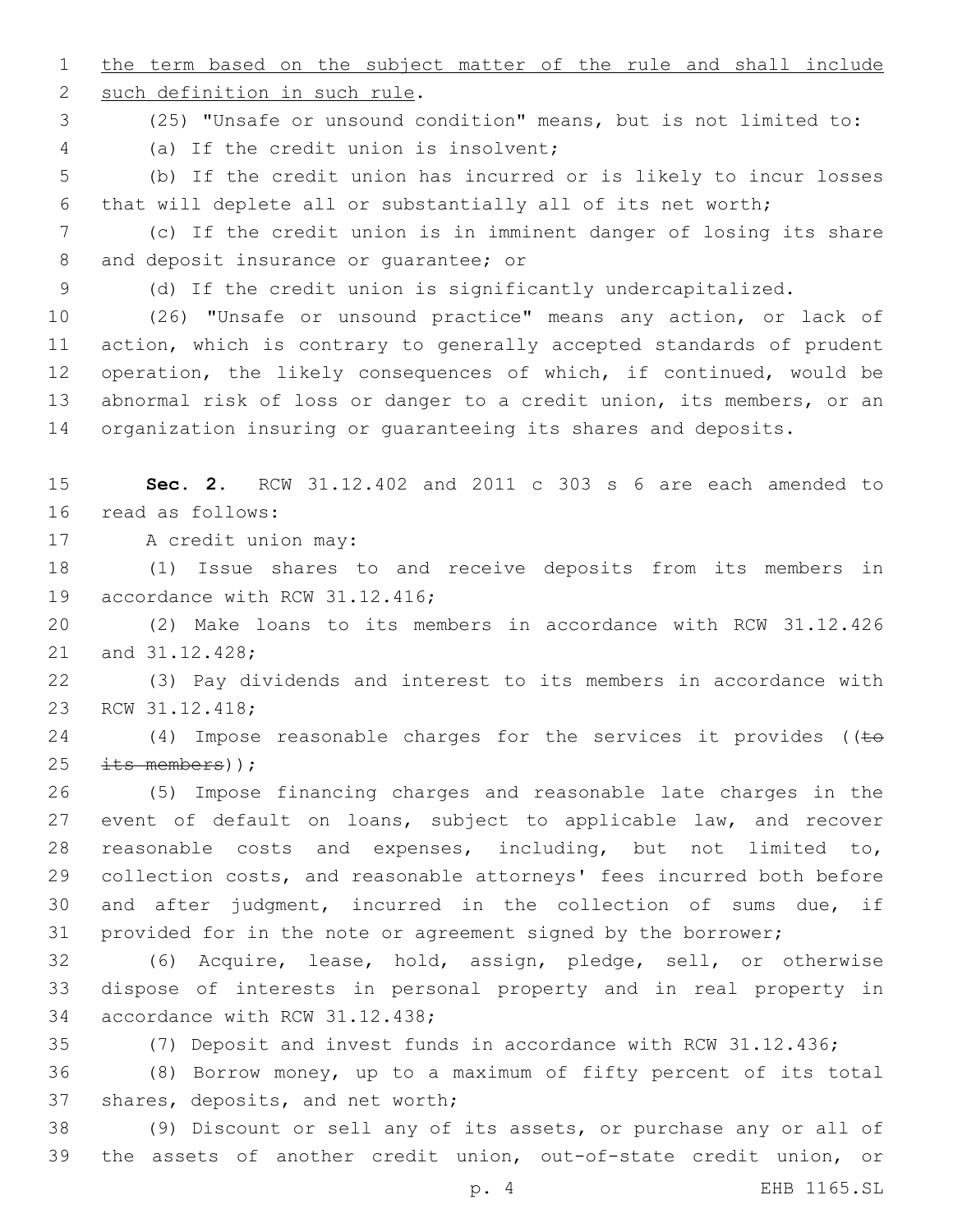federal credit union. However, a credit union may not discount or sell all, or substantially all, of its assets without the approval of 3 the director;

(10) Accept deposits of deferred compensation of its members;

 (11) Act as fiscal agent for and receive payments on shares and deposits from the federal government or this state, and any agency or 7 political subdivision thereof;

 (12) Engage in activities and programs as requested by the federal government, this state, and any agency or political subdivision thereof, when the activities or programs are not 11 inconsistent with this chapter;

 (13) Hold membership in credit unions, out-of-state credit unions, or federal credit unions and in organizations controlled by 14 or fostering the interests of credit unions, including, but not limited to, a central liquidity facility organized under state or 16 federal law:

 (14) Pay additional dividends and interest to members, or an 18 interest rate refund to borrowers;

 (15) Enter into lease agreements, lease contracts, and 20 lease-purchase agreements with members;

(16) Act as insurance agent or broker for the sale to members of:

 (a) Group life, accident, health, and credit life and disability 23 insurance; and

 (b) Other insurance that other types of Washington state- chartered financial institutions are permitted to sell, on the same terms and conditions that these institutions are permitted to sell 27 such insurance:

 (17) Impose a reasonable service charge for the administration and processing of accounts that remain dormant for a period of time 30 specified by the credit union;

 (18) Establish and operate on-premises or off-premises electronic 32 facilities:

 (19) Enter into formal or informal agreements with another credit union for the purpose of fostering the development of the other 35 credit union;

 (20) Work with community leaders to develop and prioritize efforts to improve the areas where their members reside by making investments in the community through contributions to organizations that primarily serve either a charitable, social, welfare, or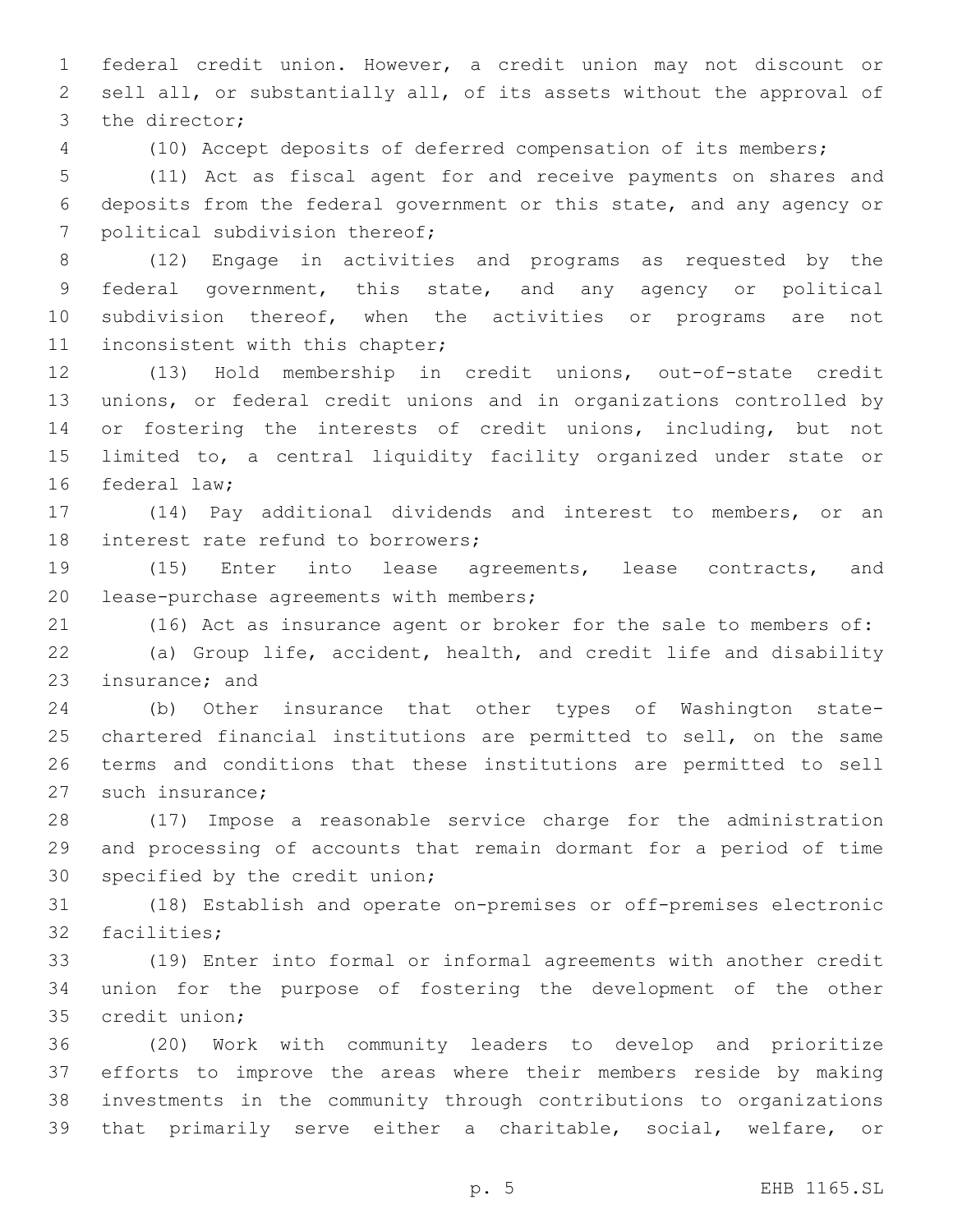educational purpose, or are exempt from taxation pursuant to section 501(c)(3) of the internal revenue code;

 (21) Limit the personal liability of its directors in accordance with provisions of its articles of incorporation that conform with 5 RCW 23B.08.320;

 (22) Indemnify its directors, supervisory committee members, officers, employees, and others in accordance with provisions of its articles of incorporation or bylaws that conform with RCW 23B.08.500 9 through 23B.08.600;

 (23) Conduct a promotional contest of chance as authorized in RCW 9.46.0356(1)(b), as long as the conditions of RCW 9.46.0356(5) and 12 ((30.22.260)) 30A.22.260 are complied with to the satisfaction of the director; ((and))

 (24) Cash checks, money orders, and other payment instruments for members and persons who are eligible for membership in the credit union; and

 (25) Exercise such incidental powers as are necessary or convenient to enable it to conduct the business of a credit union.

 **Sec. 3.** RCW 31.12.404 and 2019 c 19 s 5 are each amended to read 20 as follows:

 (1) Notwithstanding any other provision of law, and in addition to all powers and authorities, express or implied, that a credit union has under the laws of this state, a credit union has the powers and authorities that a federal credit union had on December 31, 1993, 25 or a subsequent date ((not later than July 28, 2019)) by the 26 effective date of this section.

 (2) Notwithstanding any other provision of law, and in addition to the powers and authorities, express or implied, that a credit union has under subsection (1) of this section, a credit union has the powers and authorities that a federal credit union has subsequent 31 to ((July 28, 2019)) the effective date of this section, if the director finds that the exercise of the power and authority serves the convenience and advantage of members of credit unions, and maintains the fairness of competition and parity between credit unions and federal credit unions. However, a credit union must comply 36 with RCW 31.12.408.

 (3) Notwithstanding any other provision of law, and in addition to the powers and authorities, express or implied, that a credit union has under subsections (1) and (2) of this section, a credit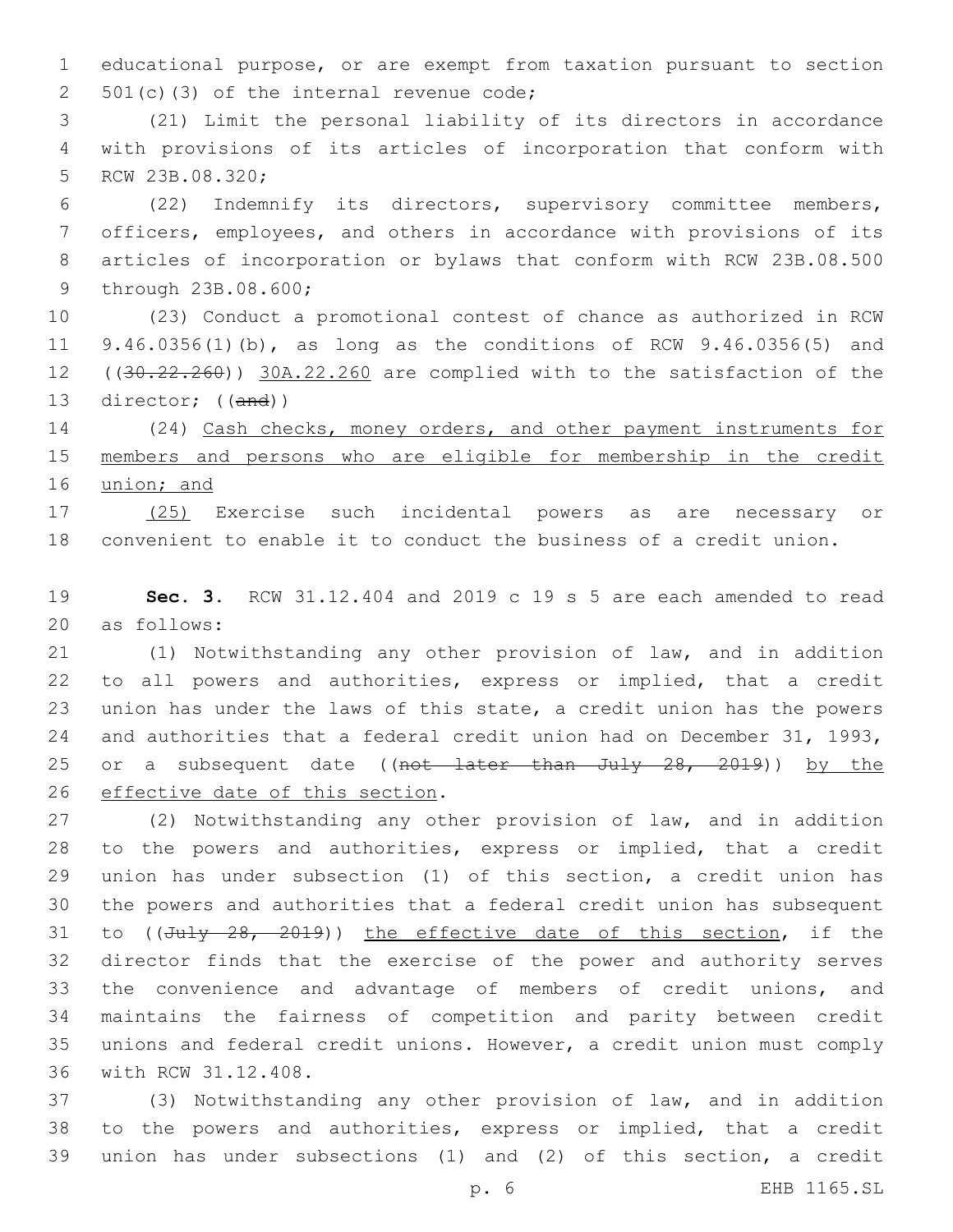union may exercise the powers and authorities that it would have if it were an out-of-state credit union. Any such power or authority is subject to regulation by the director. In exercising such power or 4 authority, a credit union:

5 (a) Must comply with RCW 31.12.408;

 (b) Is not granted the field of membership powers or authorities 7 of any out-of-state credit union; and

 (c) Must be able to exercise such power or authority consistent 9 with the purposes of this chapter.

 (4) Before exercising any power or authority afforded under subsection (3) of this section, a credit union must first notify the director of its intent to do so. This notice must be sent to the director by United States mail or by electronic means if the director accepts electronic delivery. If the director takes no action on the request within thirty days of delivery of the notice, the right to 16 exercise the power or authority is deemed granted, subject to the restrictions in subsection (3)(a) and (b) of this section. In order to grant the request, the director must find that:

 (a) The request complies with subsection (3)(a), (b), and (c) of 20 this section; and

 (b) The exercise of such power or authority serves the convenience and advantage of members of credit unions and maintains the fairness of competition and parity between credit unions and out-24 of-state credit unions.

 (5) The restrictions, limitations, and requirements applicable to specific powers or authorities of federal or out-of-state credit unions apply to credit unions exercising those powers or authorities 28 permitted under this section but only insofar as the restrictions, limitations, and requirements relate to the specific exercise of the powers or authorities granted credit unions solely under this 31 section.

 (6) As used in this section, "powers and authorities" include, but are not limited to, powers and authorities in corporate 34 governance matters.

 **Sec. 4.** RCW 31.12.436 and 2019 c 19 s 6 are each amended to read as follows:36

 (1) A credit union may invest its funds in any of the following, as long as the investments are deemed prudent by the board: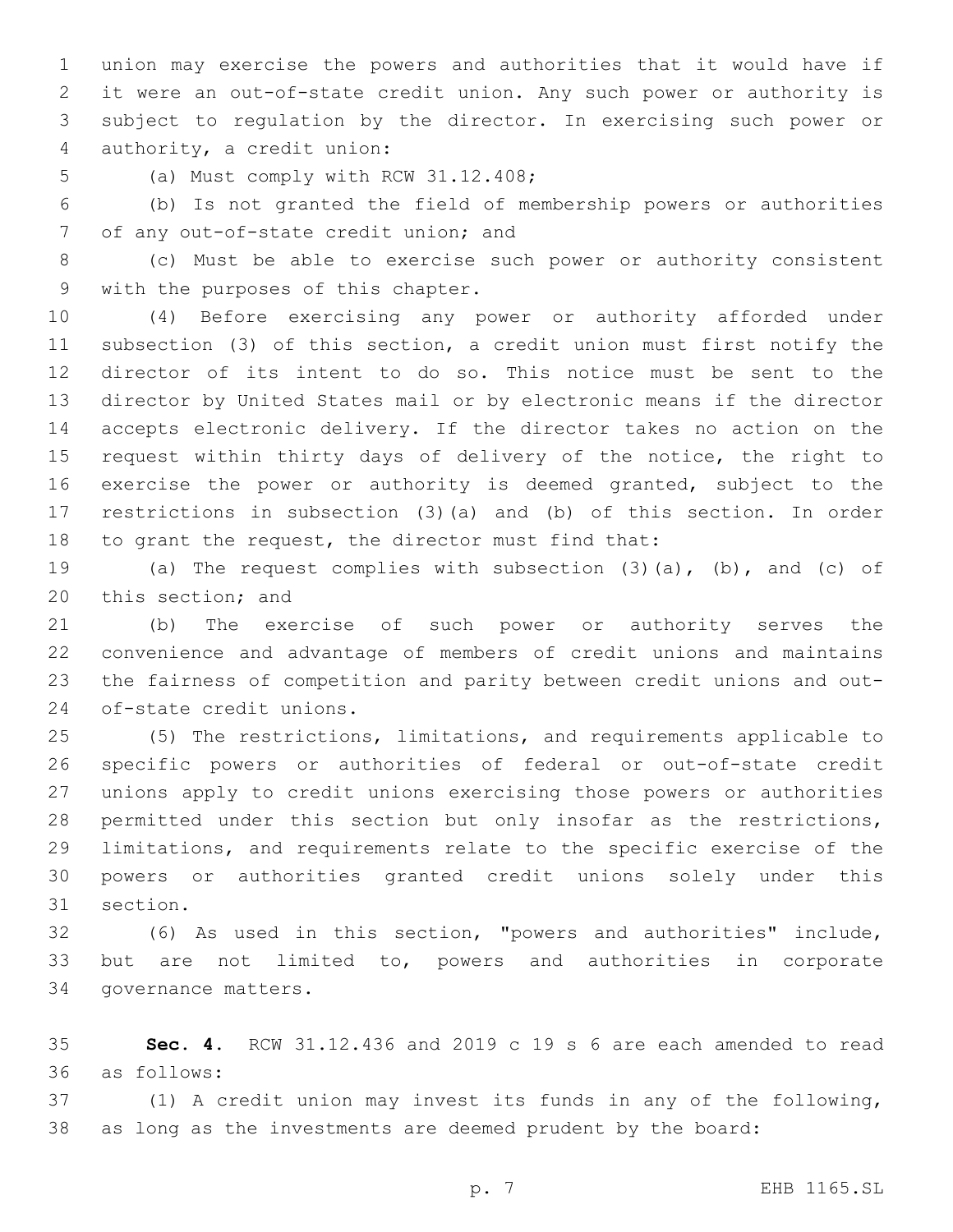(a) Loans held by credit unions, out-of-state credit unions, or federal credit unions; loans to members held by other lenders; and loans to nonmembers held by other lenders, with the approval of the director;4

 (b) Bonds, securities, or other investments that are fully guaranteed as to principal and interest by the United States government, and general obligations of this state and its political 8 subdivisions;

 (c) Obligations issued by corporations designated under 31 U.S.C. Sec. 9101, or obligations, participations or other instruments issued and guaranteed by the federal national mortgage association, federal home loan mortgage corporation, government national mortgage association, or other government-sponsored enterprise;

 (d) Participations or obligations which have been subjected by one or more government agencies to a trust or trusts for which an executive department, agency, or instrumentality of the United States 17 has been named to act as trustee;

 (e) Share or deposit accounts of other financial institutions, the accounts of which are federally insured or insured or guaranteed by another insurer or guarantor approved by the director. The shares and deposits made by a credit union under this subsection (1)(e) may exceed the insurance or guarantee limits established by the organization insuring or guaranteeing the institution into which the 24 shares or deposits are made;

 (f) Common trust or mutual funds whose investment portfolios consist of securities issued or guaranteed by the federal government 27 or an agency of the government;

 (g) Up to five percent of the capital of the credit union, in debt or equity issued by an organization owned by the Northwest credit union association or its successor credit union association;

 (h) Shares, stocks, loans, or other obligations of organizations whose primary purpose is to strengthen, advance, or provide services to the credit union industry or credit union members. A credit union may invest in or make loans to organizations under this subsection (1)(h) in an aggregate amount not to exceed ten percent of its assets. This limit does not apply to investments in, and loans to, an organization:37

 (i) That is wholly owned by one or more credit unions or federal 39 or out-of-state credit unions; and

p. 8 EHB 1165.SL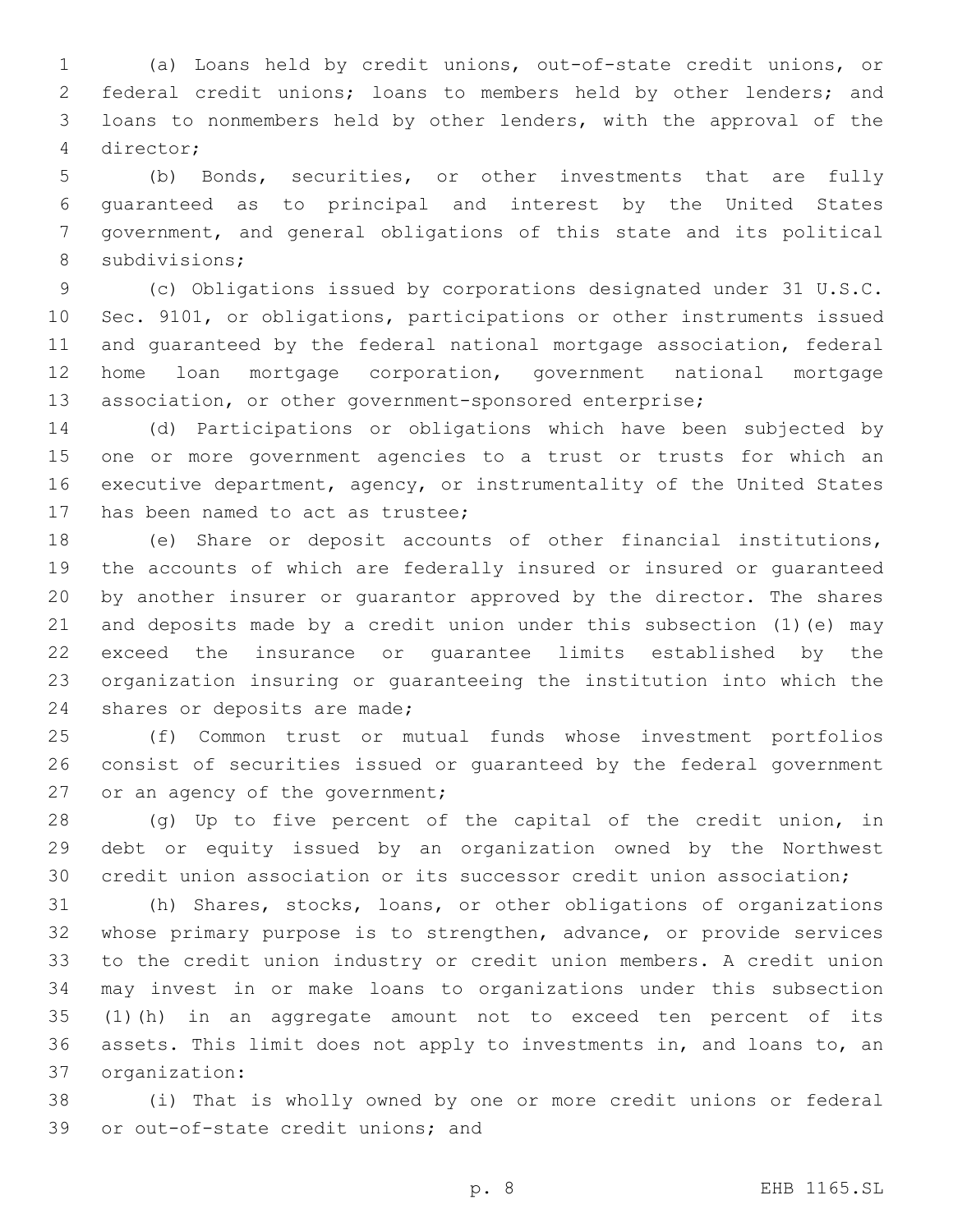(ii) Whose activities are limited exclusively to those authorized 2 by this chapter for a credit union;

 (i) Loans to credit unions, out-of-state credit unions, or federal credit unions. However, the aggregate of loans issued under this subsection (1)(i) is limited to twenty-five percent of the total shares and deposits of the credit union making the loans;

 (j) Key person insurance policies and investment products related to employee benefits, the proceeds of which inure exclusively to the 9 benefit of the credit union;

 (k) A registered investment company or collective investment fund, as long as the prospectus of the company or fund restricts the investment portfolio to investments and investment transactions that 13 are permissible for credit unions;

 (l) For credit unions that are approved public depositaries, any securities listed in RCW 39.58.050 as eligible collateral for public 16 deposits;

 (m) Investments of the type in which the state treasurer may 18 invest state funds pursuant to RCW 43.84.080; or

 (n) Other investments approved by the director by rule or upon 20 written application.

 (2) To aid in achieving its business or operational objectives, a credit union may invest in equity interests in corporations or other limited liability entities, whether or not the principal business of such other corporation or entity is related to the credit union's business. An "equity interest" is an interest such as stock in a corporation or membership in a limited liability company or a limited partnership interest in which the credit union's liability is limited to the amount of its investment and the credit union does not take on general liability.

 (a) The entity in which the credit union invests must be engaged in or planning or developing activity that is incidental to or 32 complementary to the credit union's operations. Activity is incidental or complementary to the credit union's operations if it would be performed for or provided to the credit union, or if it would be performed for or provided to the credit union's members in 36 relationship to products, services, or activities that the credit union performs for or provides to its members. Such activity may not pose a risk to the safety and soundness of the credit union or the 39 credit union industry. The entity may be engaged in other activity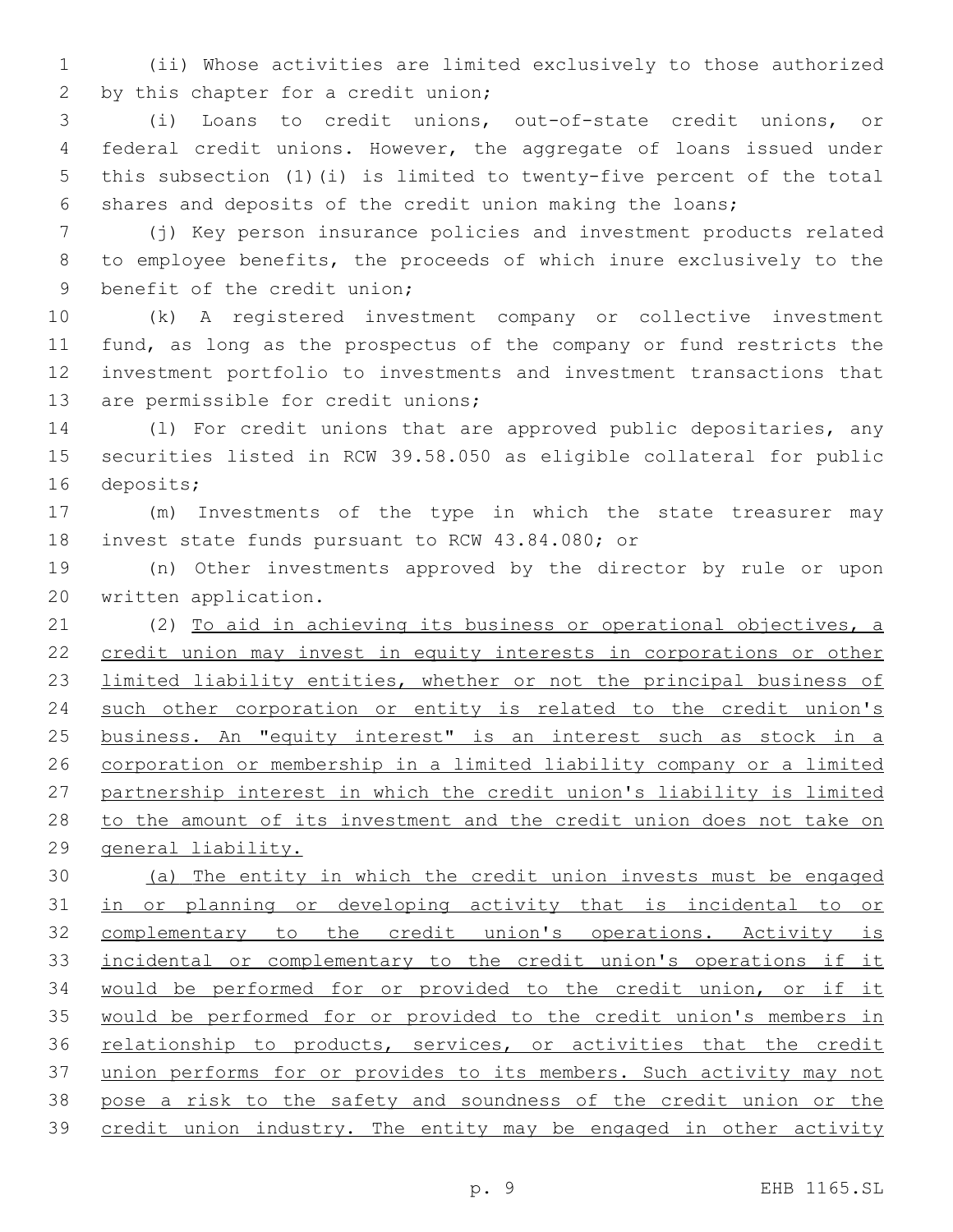that is not incidental to or complementary to the credit union's 2 operations. (b) A credit union may not invest in: (i) A federal depository institution or state depository institution as those terms are defined in the federal deposit insurance act, 12 U.S.C. Sec. 1813; or (ii) A bank holding company or savings bank holding company as those terms are defined in the federal bank holding company act, 12 U.S.C. Sec. 1841. (c) Until January 1, 2025, the initial aggregate amount of funds invested under this subsection (2) shall not exceed 2.5 percent of the net worth of the credit union, and when combined with the amount of funds invested in organizations described in subsection (1)(h) of 14 this section, shall not exceed 10 percent of the assets of the credit union, whichever is less. 16 (d) Beginning January 1, 2025, the initial aggregate amount of funds invested under this subsection (2) shall not exceed five percent of the net worth of the credit union, and when combined with the amount of funds invested in organizations described in subsection (1)(h) of this section, shall not exceed 10 percent of the assets of 21 the credit union, whichever is less. (e) A credit union may engage in an activity permitted under this 23 section only with the prior authorization of the director and subject 24 to such requirements, restrictions, or other conditions as the 25 director may adopt by rule, order, directive, standard, policy, memorandum, or other written communication with regard to the 27 activity. In approving or denying a proposed activity, the director 28 shall consider the financial and management strength of the credit union and the relationship of the activity to the credit union's operations. (3) If a credit union has lawfully made an investment that later becomes impermissible because of a change in circumstances or law, and the director finds that this investment will have an adverse effect on the safety and soundness of the credit union, then the director may require that the credit union develop a reasonable plan

36 for the divestiture of the investment.

 **Sec. 5.** RCW 31.12.438 and 2013 c 34 s 9 are each amended to read as follows:38